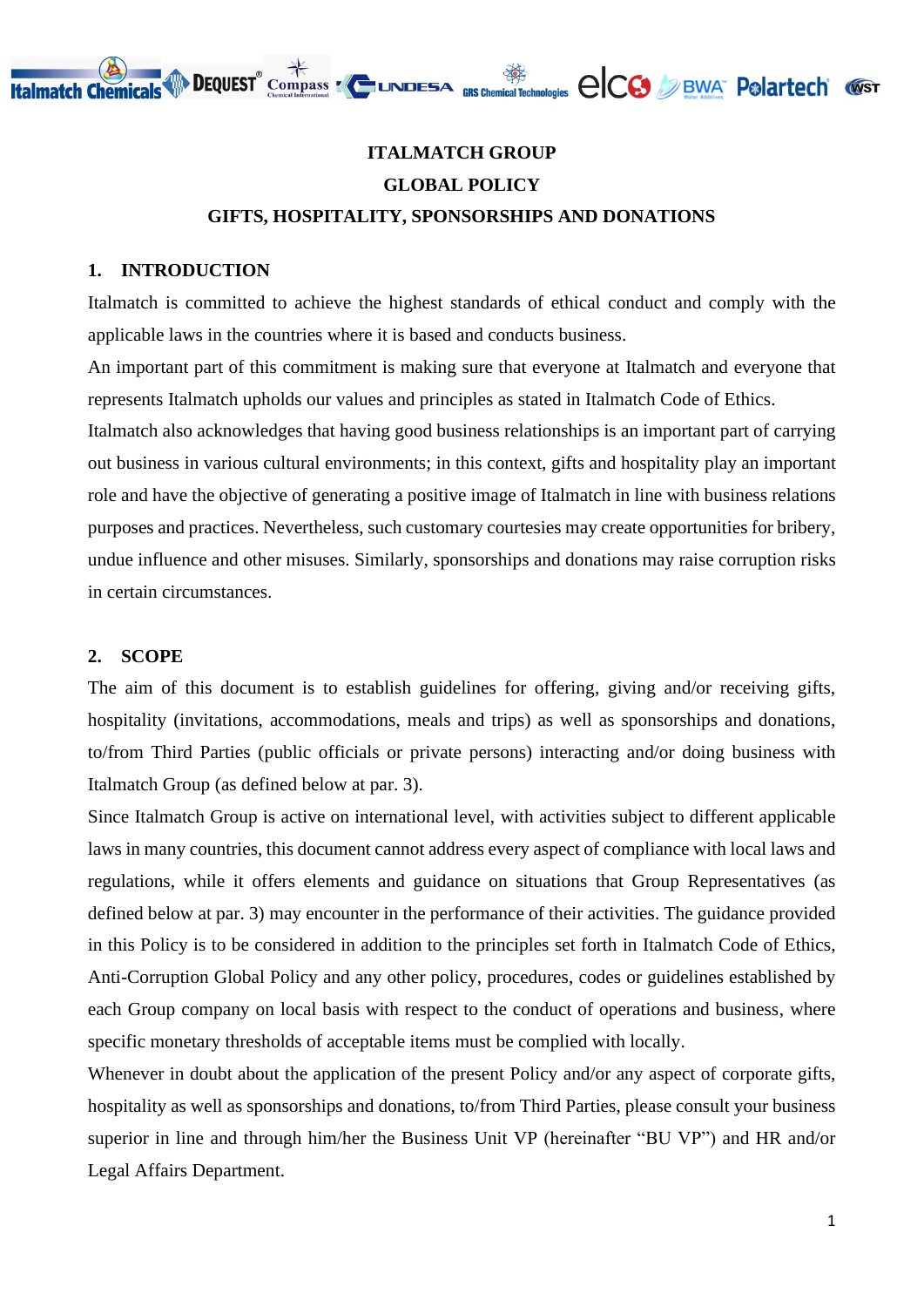

#### **3. ADDRESSEES**

This Italmatch Group Global Gift, Hospitality, Sponsorship and Donations Policy ("Policy") is applicable to Italmatch Chemicals S.p.A. and all its subsidiaries (collectively "Italmatch Group" or the "Group") and to all of Italmatch Group officers, directors and employees and everyone acting as agent and representative of Italmatch Group ("Group Representatives") in any business conduct with Third Parties anywhere in the world. Each and every Group Representatives shall read and become familiar with this Policy.

#### **4. GENERAL PRINCIPLES**

General principles set forth below should be considered by Italmatch Group Representatives as applicable standards, in addition to the specific provisions for gifts, hospitality, sponsorship and donations set forth in the subsequent paragraphs.

- I. Italmatch Group Representatives must comply with the principles and rules set out in Italmatch Code of Ethics and Anti-Corruption Global Policy, along with the applicable regional/local procedures established by each Group company, and the regulations of the Country in which Italmatch operates implementing a harmonized management of business activity and compliance requirements.
- II. Italmatch accepts offering, giving or receiving gifts and hospitality only for business courtesy purposes and always in compliance with the laws, commercial local practices and, if known, ethical codes of the companies/entities which it has relations with. Any of the afore-mentioned actions, as well as sponsorships and donations, must never be performed with the aim of obtaining improper benefits or unduly influencing the recipient's capacity to make unbiased decisions regarding Italmatch Group.
- III. More in particular, when offering, giving or receiving a gratuity (gifts, hospitality, sponsorship, donation), it is required to take into account the following general guidelines:

- judgment and moderation must be used when considering whether to offer, give or accept a gratuity to/from a Third Party;

- gifts and hospitality expenses received should not be automatically reciprocal;

- consideration and attention must be given to the policies of the givers' or recipients' own company; many Third Parties have codes of conduct or ethics or polices that may be more restrictive in terms of the gifts, meals, other hospitalities (including travels), donations and sponsorships that can be offered, given or received; you must therefore ensure that Italmatch does not breach the terms of any contracts that it has with Third Parties by offering, giving or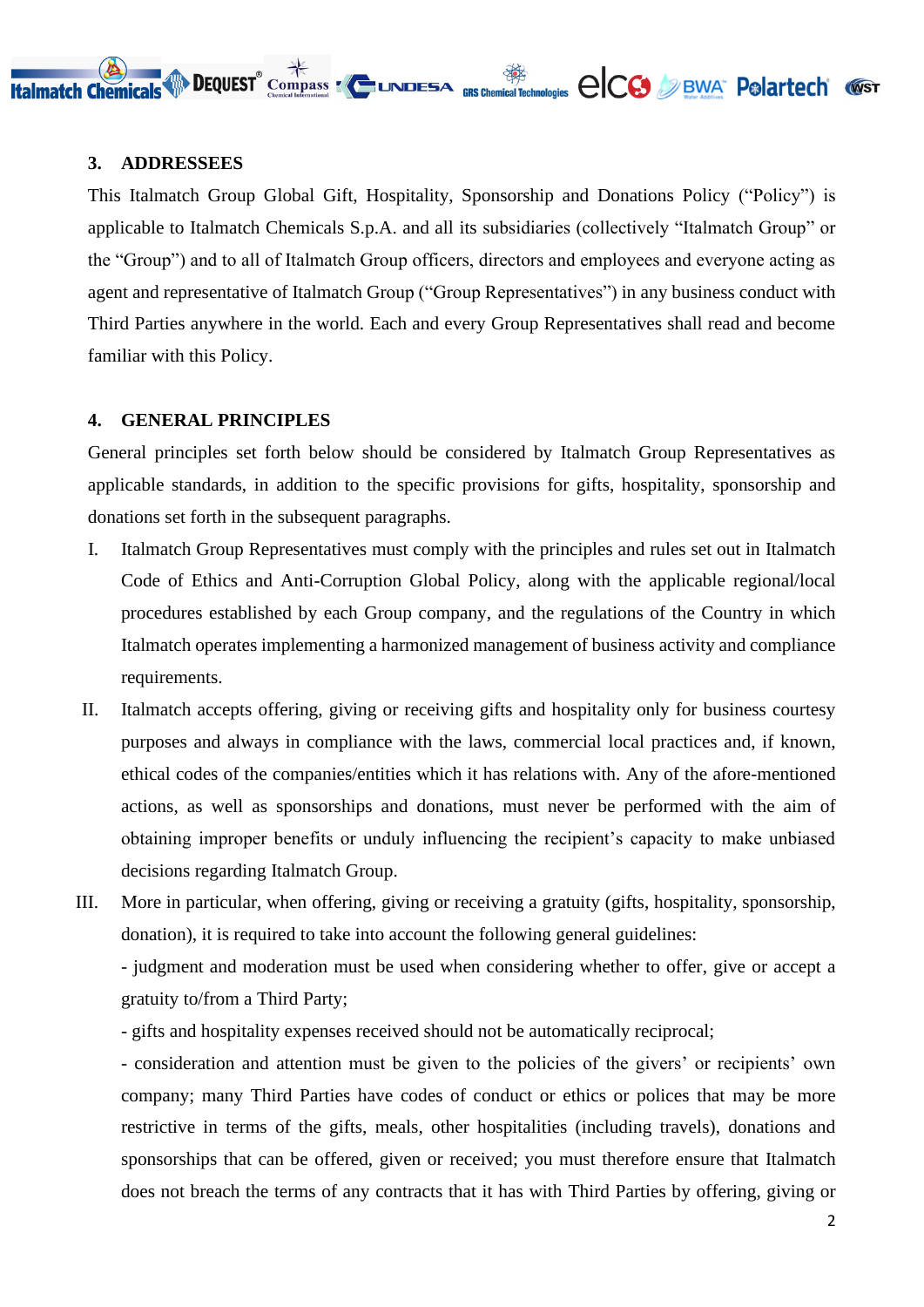**DEQUEST** Compass  $\blacksquare$  UNDESA GRS Chemical Technologies  $\bigcirc$  CCO  $\bigcirc$  BWA Pelartech (WST

accepting anything in violation of such Third Party code or policy forming part of contracts (if any);

- it is also preferable that the gratuities are not offered to, given to or received from an individual in its personal capacity, but, where possible, are offered to, given to or received from the formal relevant business address.

- IV. In accordance with the above-mentioned principles, Italmatch Group Representatives are responsible for:
	- a) ensuring that nothing is offered or accepted in order to obtain or solicit undue benefits or any sort of improper advantage;
	- b) ensuring that nothing is offered or accepted in order to influence the recipients' capacity to make unbiased decisions;
	- c) ensuring segregation of duties between those who request and those who authorize the expenditure;
	- d) ensuring traceability of all expenses and authorizations involved in the activities covered by this Policy;
	- e) more in general, refraining from taking any action that could embarrass or cause potential reputational damage to Italmatch Group.

## **5. GIFTS**

**Italmatch Chemicals** 

## **Gift definition**

*Gift*: any form of a courtesy that has a monetary value. More specifically, any bestowal of money, any item of value, service, loan, thing or promise, discount or rebate for which something of equal or greater value is not exchanged. Gifts do not include any discount or rebate made in the regular course of business and offered to the general public without regard to the individual's connection with Italmatch.

#### **5.1 Guidelines for gifts**

Gifts must be managed in compliance with the general principles set out in par. 4 and according to this paragraph 5; practical examples of gifts are set out below in par. 5.3.

#### **5.2 Authorizations for gifts**

For the issue of a gift to a Third Party, Italmatch Group Representatives are required to obtain in advance the appropriate prior written approval of the relevant business superior in line and/or Business Unit VP, in consultation with the HR and/or Legal Affairs Department, depending on the value of the gift and local practices. The authorization request shall specify the type of gift, the related business purpose and value.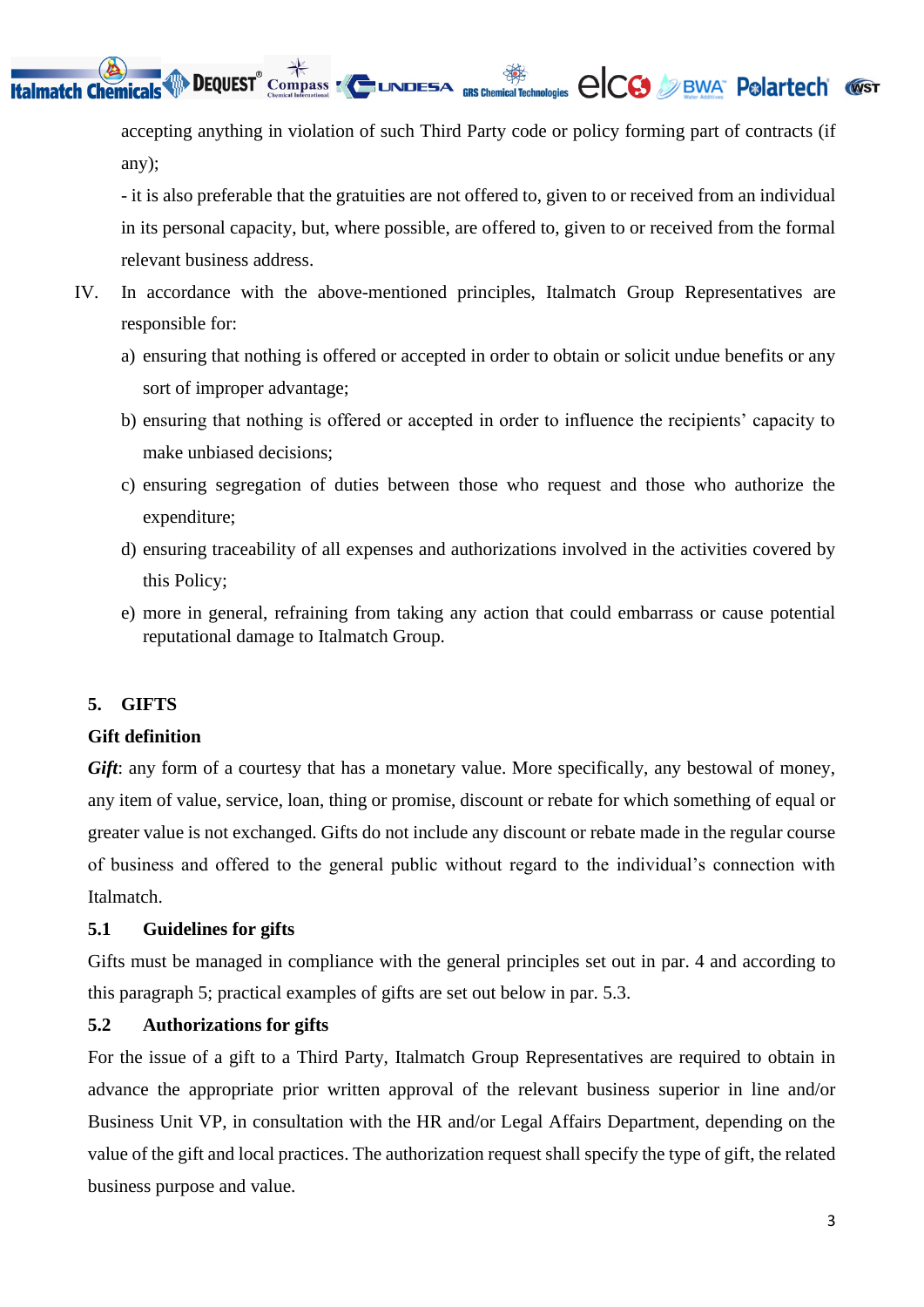#### **DEQUEST** Compass  $\leq$  UNDESA GRS Chemical Technologies  $\bigcirc$  CCO  $\bigcirc$  BWA Polartech (VST **Italmatch Chemicals**

If it is not possible to ask for the prior authorization, and limited to modest gifts, a specific approval must be asked as soon as possible.

## **5.3 Some examples of gifts**

In order to provide some useful examples, the following list represent gifts or gratuities that are usually acceptable or always wrong:

• "Usually acceptable"

These types of gifts would include:

- customary business gift of modest value given in connection with a recognized local giftgiving celebration or a legitimate business event;
- promotional items, such as merchandising materials.
- "Always wrong"

It is forbidden to accept or offer a gift, if it is:

- illegal (in terms of applicable laws and country regulations);
- in breach of Italmatch Code of Ethics and Italmatch Anti- Corruption Global Policy or, in general, if it violates Italmatch's commitment to acting fairly and with integrity, transparency and honesty in all business dealings;
- cash or cash equivalent (i.e. gift certificates, vouchers, shares, share options, loans);
- known to be in breach of the internal policies, rules and Policy of the giver's or recipient's own organization;
- aimed at getting improper benefits or advantages in return;
- capable of giving the impression that they are aimed at acquiring or granting undue benefits;
- as excessive, extensive or frequent as to raise questions of fairness; Group Representatives should avoid a pattern of regularly offering, giving or receiving even modest value gifts as this behaviour may begin to take on the appearance of corruption or impropriety.

No exceptions are allowed in any case for gifts that fall in the "always wrong" category; Italmatch Group Representatives should try to anticipate and avoid situations that might lead to an offer or receipt of unacceptable gifts.

If a gift that falls into the "always wrong" category is offered by a Third Party, the involved Italmatch Group Representatives must refrain from accepting and report the case to its business superior in line and/or Business Unit VP and to the HR and/or Legal Affairs Department.

## **6. HOSPITALITY EXPENSES**

**6.1 Hospitality definition**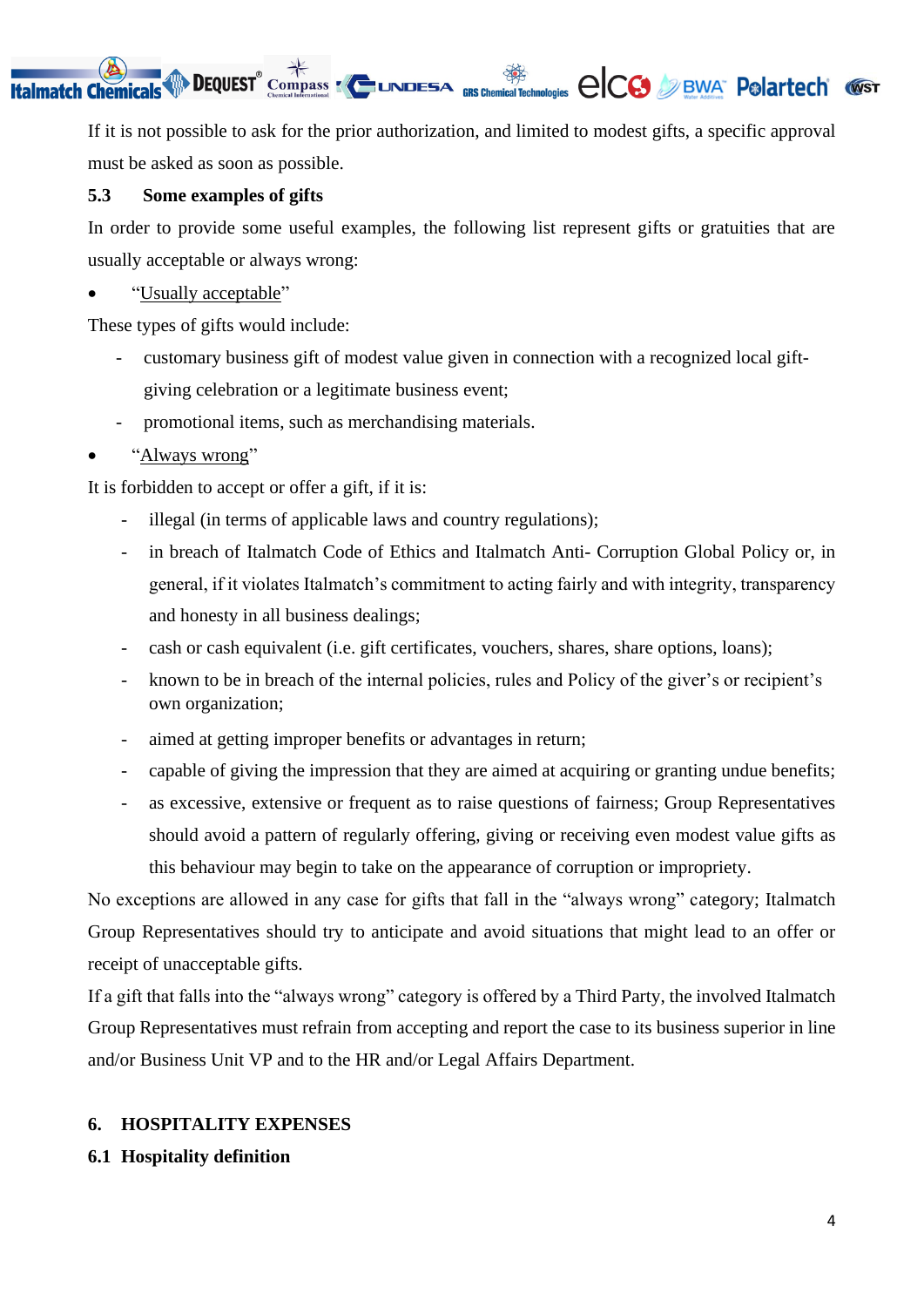#### **DEQUEST** Compass **To UNDESA** GRS Chemical Technologies  $\bigcirc$ CO DEWA POLATTECH WST **Italmatch Chemicals**

*Hospitality*: any service provided free of charge (for example, travels, meals, accommodation, entertainment events).

#### **6.2 Guidelines for hospitality**

Hospitality expenses must be managed in compliance with the general principles set forth in par. 4, and according to this paragraph 6; practical examples of hospitality are set out below in par. 6.3:

- a) hospitality expenses should be directly connected with the promotion, demonstration or explanation of Italmatch Group products or services and/or with the execution or performance of a contract;
- b) payment of hospitality expenses should not include invitation to relatives of the recipients (nor to close related persons), unless such hospitality is customary, reasonable in the circumstances, not prohibited by the applicable laws and prior written approved;
- c) the approval of Visas for business partners asking to enter one of the countries in which Italmatch operates is subject to the principles set out in the present Policy. In particular, such Visas may only be granted in relation with legitimate business purposes and for a number of days that takes reasonable account of the specific circumstances of each case (duration of business meetings and related hospitality, etc.). Any Visa application not strictly related to a specific business purpose must be prior approved;
- d) payment for hospitalities should, whenever possible, be paid directly to vendors (e.g. restaurants, hotels, airlines, and car rental companies) rather than to the recipient; if direct payment to the vendor is not possible, reimbursement should be made to the recipient's employer and only upon the presentation of an invoice and accompanying receipts for the expenses claimed.

#### **6.3 Authorizations for hospitality**

For the issue of hospitality expense to a Third Party, Italmatch Group Representatives are required to obtain in advance the appropriate prior written approval of the business superior in line and/or the BU VP, in consultation with the HR Department and/or Legal Affairs Department, depending on the value of the hospitality. The authorization request shall specify the type of hospitality, the related business purpose and value.

For the acceptance of hospitality expense from a Third Party, Italmatch Group Representatives are required to obtain, preferably and where possible in advance, the appropriate approval, of business superior in line or BU VP, in consultation with the HR Department and/or Legal Affairs Department, depending on the value of the hospitality.

If it is not possible to ask the prior authorization and limited to low-value hospitality, a specific approval must be asked as soon as possible after the hospitality occurrence.

#### **6.4 Some examples of hospitality**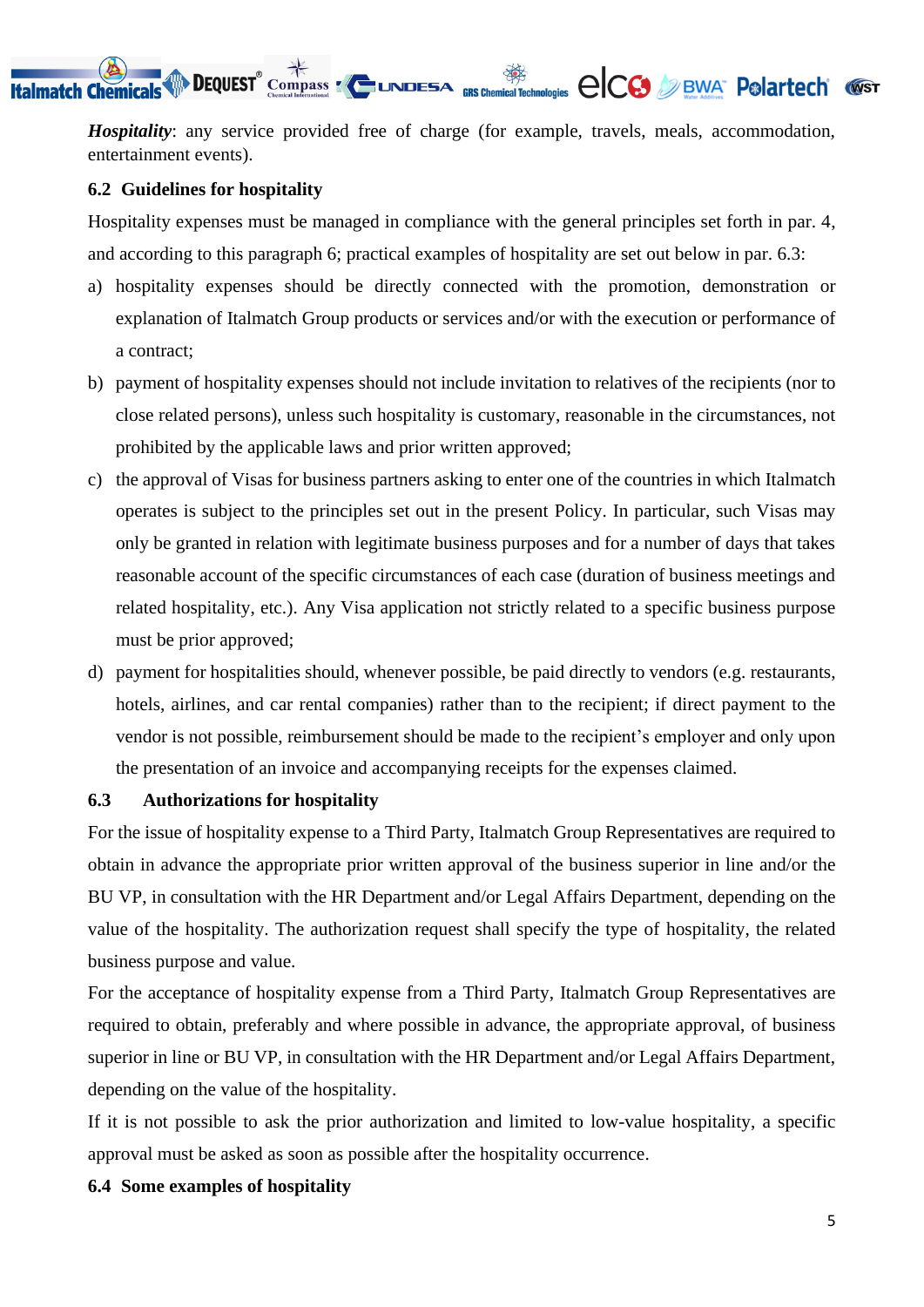#### **DEQUEST** Compass **To UNDESA** GRS Chemical Technologies  $\bigcirc$ CO *D* BWA Polartech (VST **Italmatch Chemicals**

In order to provide some useful examples, the following list represents hospitality expenses that are usually acceptable or always wrong:

• "Usually acceptable"

These types of expenses would include:

- occasional meals with business partners or business associates not exceeding a moderate value;
- participation to cultural or sport events sponsored by Italmatch (under the rules established in par. 7);
- participation to institutional events organized by Italmatch.
- "Always wrong"

It is forbidden to accept or offer hospitality if they are:

- illegal (in terms of applicable laws and country regulations);
- in breach of Italmatch Code of Ethics and Italmatch Anti- Corruption Global Policy or, in general, if it violates Italmatch's commitment to acting fairly and with integrity, transparency and honesty in all business dealings;
- known to be in breach of the internal policies and rules of the giver's or recipient's own organization;
- aimed at getting improper benefits or advantages in return;
- capable of giving the impression that they are aimed at acquiring or granting undue benefits;
- inappropriate and/or against common decency and/or sexually oriented;
- as excessive, extensive or frequent as to raise questions of appropriateness.

No exceptions are allowed in any case for hospitality or entertainment expenses that fall in the "always wrong" category; Italmatch Group Representatives should try to anticipate and avoid situations that might lead to an offer or receipt of an unacceptable hospitality.

If a hospitality expense that falls into the "always wrong" category is offered by a Third Party, the involved employee must refrain from accepting and report the case to the business superior in line and/or BU VP and to the HR Department and/or Legal Affairs Department.

## **7. SPONSORSHIPS AND DONATIONS**

## **7.1 Definitions**

**Sponsorship**: a form of financial support regarding events or activities organized to obtain positive publicity and to create opportunities for the promotion of Italmatch business and brand.

*Donations*: the voluntary contribution to external parties, whether financial or through other forms of support, for which there are no tangible benefits or commercial return.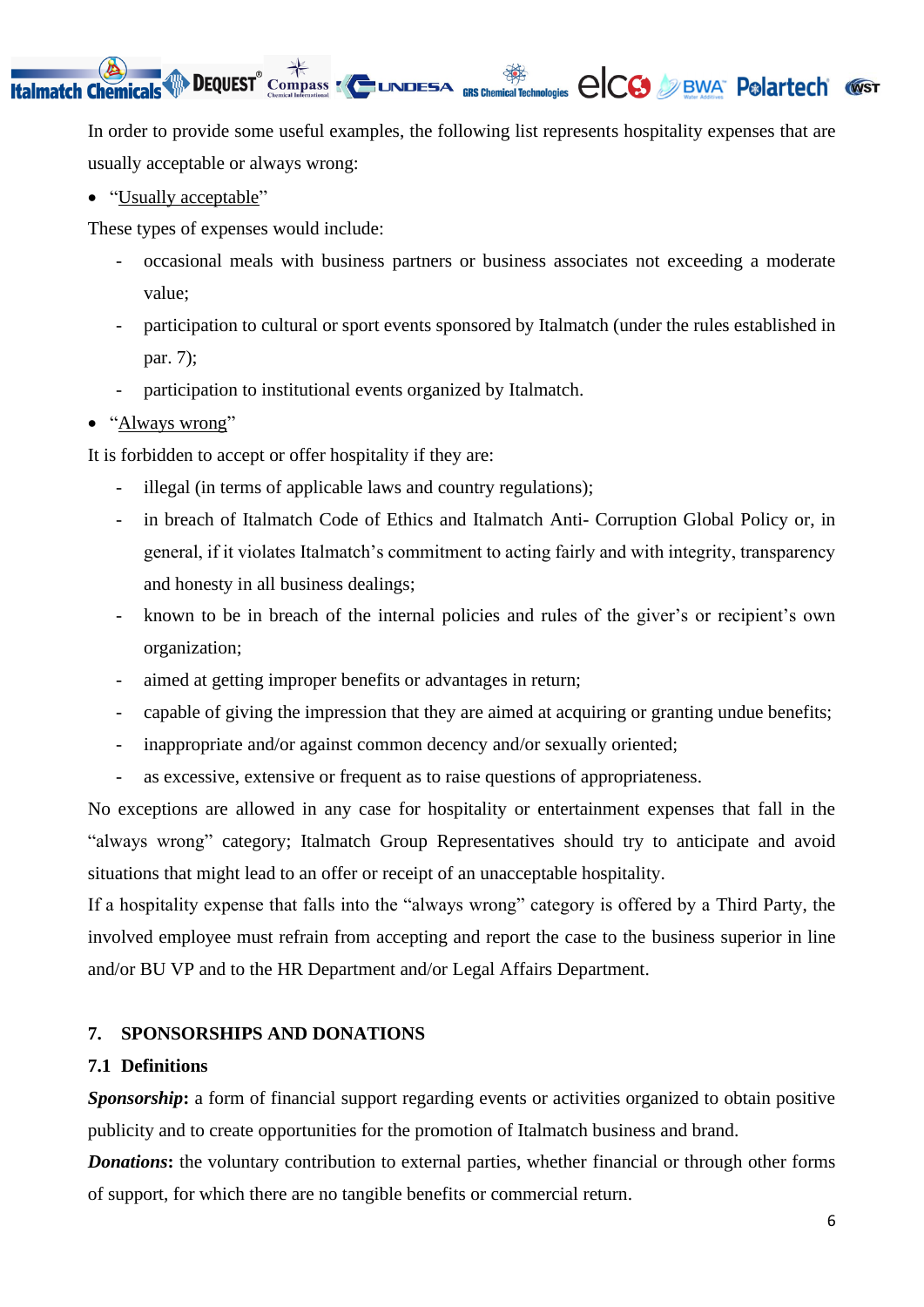DEQUEST<sup>®</sup> Compass EQUINDESA GRS Chemical Technologies  $\bigcirc$ CO DEWA POLATTECH WST

#### **7.2 Guidelines for sponsorships and donations**

**Italmatch Chemicals** 

Italmatch may engage in sponsorships in support of business and community events, activities and organizations, in order to enhance the name recognition and prestige of the Italmatch brand.

Italmatch is committed to supporting the communities in which it does business and permits reasonable and appropriate donations in favour of legal entities, private and public institutions and associations in order to support the beneficiaries' institutional objectives.

More in particular, Italmatch sponsorships and donations are made to duly registered or accredited independent nongovernmental organizations (NGOs), not-for-profit charity organizations including but not limited to schools, hospitals, local associations, student associations and recreational, organizations aiming at enhancing the quality of life of people with disabilities and their environment, with cultural and/or artistic objectives, thereby excluding governmental, political and religious entities.

Italmatch donations and sponsorships may be granted to projects from innovative organisations doing work within the following four priority areas: (a) Humanitarian and Social projects; (b) Science and Education projects; (c) Culture and Arts projects; and (d) Community and Environment projects.

#### **7.3 Authorizations for sponsorships and donations**

Each sponsorship or donation satisfying the above guidelines, must be prior written approved by the manager in charge of the interested Italmatch department and the HR and Legal Affairs Department. A specific authorization written request will be addressed in advance specifying the main information relating to the initiative.

#### **8. DOCUMENT AND RECORD KEEPING**

In compliance with the transparency principles that permeate Italmatch Group activities, it is required that all payments and receipts, including those regarding gifts and hospitality expenses, sponsorships and donations, are properly recorded in accordance with applicable accounting standards and legal requirements.

Consequently, all the activities regulated by this Policy must be supported by appropriate authorizations and by adequate accounting records that fairly reflect all transactions at a reasonable level of detail; sponsorships/donations contracts must be in writing.

#### **9. SANCTIONS**

The present Policy is designed to uphold Italmatch corporate values and to assure compliance with anticorruption laws in all countries in which Italmatch operates; it is therefore mandatory for all Italmatch employees to comply with the provisions contained in this Policy.